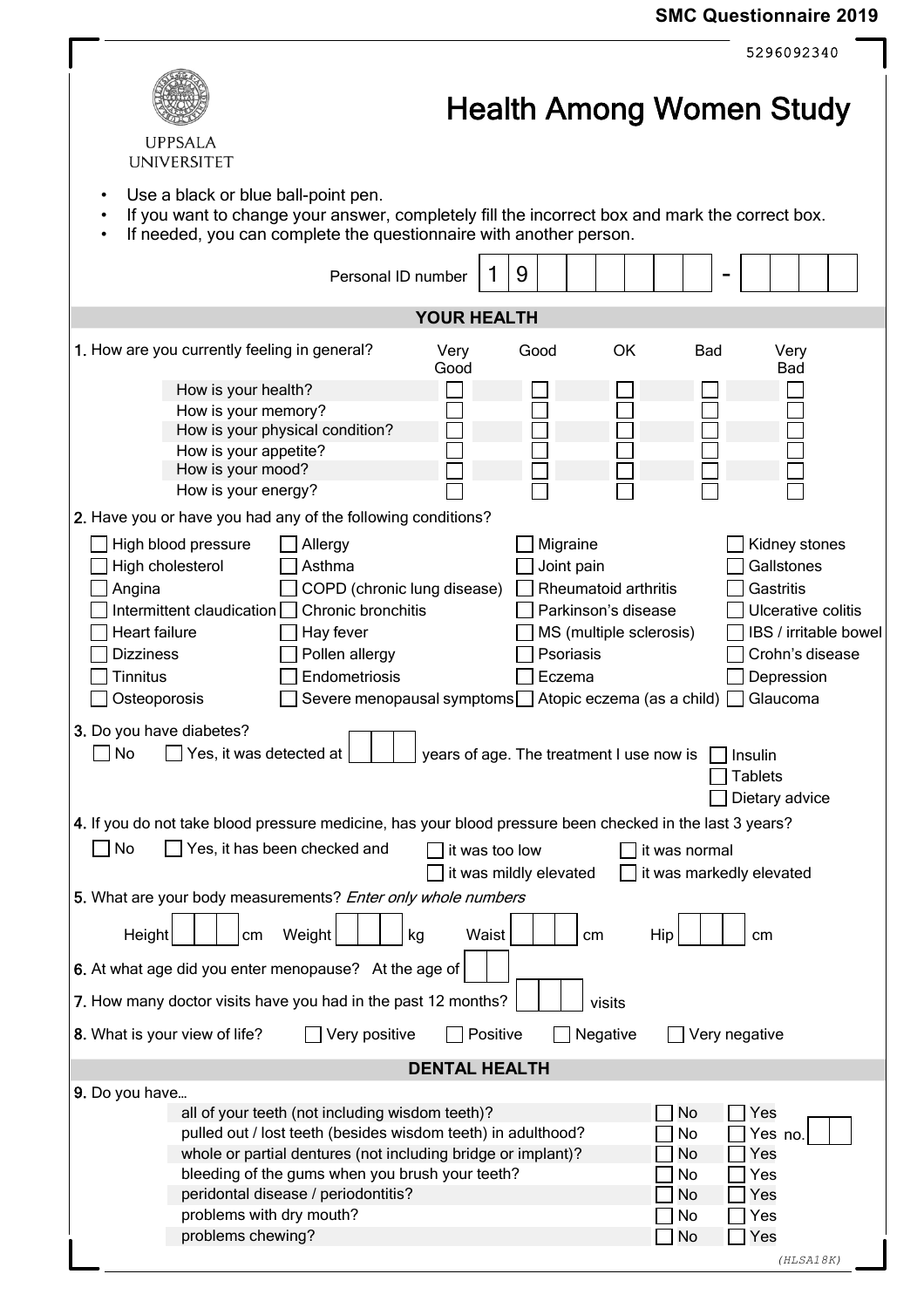|                                                                                                                                                                                                                | <b>ACHES AND PAINS</b><br>0118092348                                                                                                                                                                                               |  |  |  |  |
|----------------------------------------------------------------------------------------------------------------------------------------------------------------------------------------------------------------|------------------------------------------------------------------------------------------------------------------------------------------------------------------------------------------------------------------------------------|--|--|--|--|
|                                                                                                                                                                                                                | 10. During the past 12 months have you had at work, or during chores at home, pain in:<br>the back $\Box$ No<br>$\Box$ Yes<br>the shoulders $\Box$ No<br>$\Box$ Yes<br>the neck $\vert \vert$ No<br>Yes                            |  |  |  |  |
|                                                                                                                                                                                                                | 11. During the past 12 months have you had pain for 3 months or longer in:<br>knee / knees $\Box$ No $\Box$ Yes<br>hips $\Box$ No<br>  Yes                                                                                         |  |  |  |  |
|                                                                                                                                                                                                                | 12. In your life, have you ever undergone one of the following operations                                                                                                                                                          |  |  |  |  |
|                                                                                                                                                                                                                | Torn cartilage $\Box$ No<br>$\Box$ Yes<br>artificial joint in the knee<br>No<br>Yes<br>Ligament damage in the knee $\Box$ No<br>$\Box$ Yes<br>artificial joint in the hip<br>No<br>Yes                                             |  |  |  |  |
|                                                                                                                                                                                                                | <b>MEDICINES</b>                                                                                                                                                                                                                   |  |  |  |  |
|                                                                                                                                                                                                                | 13. Do you regularly or intermittently use any of the following medicines?                                                                                                                                                         |  |  |  |  |
|                                                                                                                                                                                                                | No<br>Cortisone in tablet form or inhalation<br>Yes $\rightarrow$ total over<br>years                                                                                                                                              |  |  |  |  |
|                                                                                                                                                                                                                | Magnecyl, Bamyl, Treo, No<br>Yes,<br>tablets/week during<br>less than 10 years<br>$10-20$ years<br>Aspirin, Albyl, Trombyl<br>more than 20 years                                                                                   |  |  |  |  |
|                                                                                                                                                                                                                | Alvedon, Panodil, Reliv,  <br>No<br>Yes.<br>less than 10 years<br>tablets/week during<br>$10-20$ years<br>Citodon<br>more than 20 years                                                                                            |  |  |  |  |
|                                                                                                                                                                                                                | Ipren, Diklofenak,<br><b>No</b><br>Yes,<br>tablets/week during<br>less than 10 years<br>$10-20$ years<br>Voltaren, Ibumetin, Naproxen<br>more than 20 years                                                                        |  |  |  |  |
|                                                                                                                                                                                                                | 14. Have you used anitbiotics during the last 10 years? $\Box$ No<br>$\Box$ Yes $\rightarrow$ $\Box$ less than 1 course a year $\Box$ 1 course/year $\Box$ 2-3 courses/year $\Box$ more than 3 courses/year                        |  |  |  |  |
|                                                                                                                                                                                                                | 15. Have you used estrogen supplements?   No, I have never used any type of estrogen                                                                                                                                               |  |  |  |  |
|                                                                                                                                                                                                                | Yes, I have taken estrogen supplements for $\Box$ less than 5 years<br>5-10 years<br>more than 10 years<br>For example: $\Box$ cream / pessaries<br>tablets<br>patches                                                             |  |  |  |  |
|                                                                                                                                                                                                                | SIGHT, HEARING AND BALANCE                                                                                                                                                                                                         |  |  |  |  |
|                                                                                                                                                                                                                | Yes $\rightarrow$ When I was<br>No<br>16. Have you had cataract surgery?<br>years old.                                                                                                                                             |  |  |  |  |
|                                                                                                                                                                                                                | 17. Do you use a hearing aid?<br>No<br>$\blacksquare$                                                                                                                                                                              |  |  |  |  |
| $\Box$ Yes $\rightarrow$ At which age did you start using a hearing aid?<br>before 30 $\Box$ 30-40 $\Box$ 40-50 $\Box$ 50-60 $\Box$ 60-70 $\Box$ 70-80 $\Box$ after 80                                         |                                                                                                                                                                                                                                    |  |  |  |  |
| 18. Do you have a good sense of taste?<br>Yes<br>No $\rightarrow$ At which age did you lose your sense of taste?<br>before 30 $\Box$ 30-40 $\Box$ 40-50 $\Box$ 50-60 $\Box$ 60-70 $\Box$ 70-80 $\Box$ after 80 |                                                                                                                                                                                                                                    |  |  |  |  |
| 19. Do you have good balance?<br>Yes<br>No $\rightarrow$ At which age did your balance become impaired?<br>before 30 $\Box$ 30-40 $\Box$ 40-50 $\Box$ 50-60 $\Box$ 60-70 $\Box$ 70-80 $\Box$ after 80          |                                                                                                                                                                                                                                    |  |  |  |  |
| 20. Have you had a fall during the past 12 months?<br>No<br>$time(s)$ .<br>Yes,                                                                                                                                |                                                                                                                                                                                                                                    |  |  |  |  |
| <b>SLEEP HABITS</b>                                                                                                                                                                                            |                                                                                                                                                                                                                                    |  |  |  |  |
|                                                                                                                                                                                                                | 21. How much sleep do you need per day?<br>hours How long do you sleep per night on average?<br>hours                                                                                                                              |  |  |  |  |
|                                                                                                                                                                                                                | $\ddot{\phantom{0}}$<br>22. What time do you usually fall asleep?<br>(time) What time do you usually wake?<br>(time)                                                                                                               |  |  |  |  |
|                                                                                                                                                                                                                | Do you regularly take a nap? $\Box$ No<br>$\Box$ Yes $\rightarrow$ from<br>(time) until<br>(time) per day                                                                                                                          |  |  |  |  |
|                                                                                                                                                                                                                | 23. How do you find that you sleep on the whole?<br>Very good<br>Fairly good<br>Neither good nor bad<br>Very bad<br>Fairly bad<br>$\Box$                                                                                           |  |  |  |  |
|                                                                                                                                                                                                                | 24. How often have you had the following symptoms in the past 3 months?                                                                                                                                                            |  |  |  |  |
|                                                                                                                                                                                                                | Never<br>Seldom<br>Often<br>Mostly<br>Always<br>Difficulty falling asleep<br>Repeatedly waking up with difficulty falling asleep<br>Premature awakening<br>Disturbed / restless sleep<br>Sleep apnea / apnea<br>Disturbing snoring |  |  |  |  |
|                                                                                                                                                                                                                | 25. During your working life, have you had working hours that required you to work at night at least a few times per<br>month?                                                                                                     |  |  |  |  |
|                                                                                                                                                                                                                | Yes, I did this for<br>No<br>years.                                                                                                                                                                                                |  |  |  |  |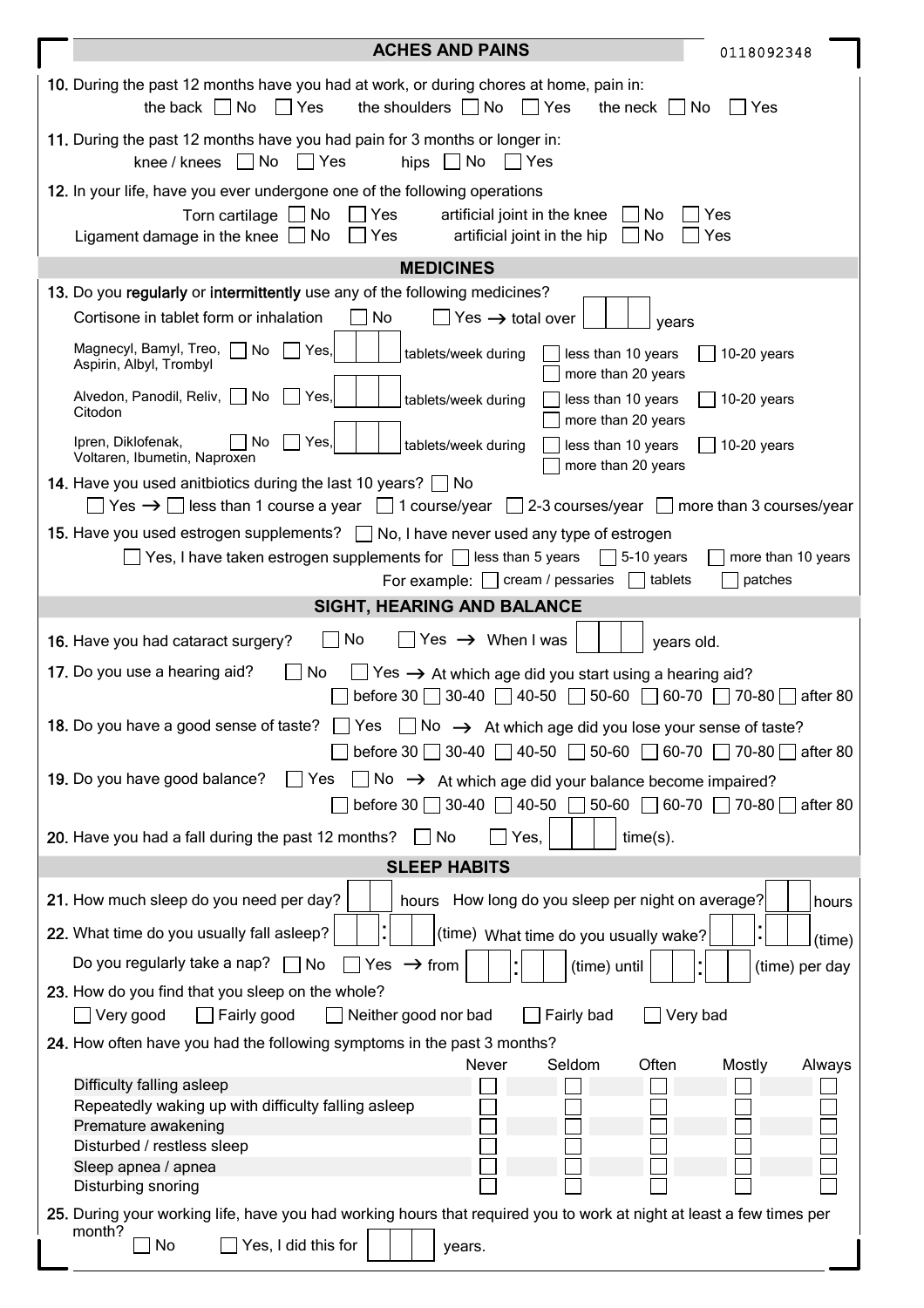| <b>TOILET HABITS</b>                                                                                                                                                                                | 2552092342                                                  |                                                 |
|-----------------------------------------------------------------------------------------------------------------------------------------------------------------------------------------------------|-------------------------------------------------------------|-------------------------------------------------|
| 26. These questions concern urination over the past month                                                                                                                                           |                                                             |                                                 |
| Do you have symptoms from the lower urinary tract?<br>Do you think you urinate often?                                                                                                               | Not at all<br>A little                                      | Moderately<br>Much                              |
| Do you have a strong urge to urinate?                                                                                                                                                               |                                                             |                                                 |
| Do you experience urinary leakage when training?                                                                                                                                                    |                                                             |                                                 |
| Is there leakage of urine during physical exertion / when coughing?                                                                                                                                 |                                                             |                                                 |
| Is there leakage of urine without any activity?                                                                                                                                                     |                                                             |                                                 |
| Does the urine leak in drops?                                                                                                                                                                       |                                                             |                                                 |
| Is there leakage of large amounts of urine?                                                                                                                                                         |                                                             |                                                 |
| Do you get up at night to urinate?<br>Are you experiencing difficulty in passing urine?                                                                                                             |                                                             |                                                 |
| Does it feel like your bladder does not empty?                                                                                                                                                      |                                                             |                                                 |
| Is there pain when you urinate?                                                                                                                                                                     |                                                             |                                                 |
|                                                                                                                                                                                                     | 2 times 3 times<br>Never<br>1 time                          | 4 times<br>5+                                   |
| 27. How often do you usually urinate at night?                                                                                                                                                      |                                                             |                                                 |
| 28. Have you had a urinary tract infection / urinary retention?                                                                                                                                     |                                                             |                                                 |
|                                                                                                                                                                                                     | Good Accept-<br>Neither<br>Very<br>Good<br>Good/Bad<br>able | Terrible<br>Very<br>Fairly<br>Bad<br><b>Bad</b> |
| 29. If you had to live with urination the way it is today                                                                                                                                           |                                                             |                                                 |
| how would you feel?<br><b>30.</b> Do you have a bowel movement every day? Thes                                                                                                                      | No, it takes                                                | day(s) between times                            |
| 31. Do you have a bowel movement several times a day?                                                                                                                                               | No<br>∣ ∣Yes                                                |                                                 |
|                                                                                                                                                                                                     |                                                             |                                                 |
| 32. How often do you experience difficulty with bowel movements?<br>Never                                                                                                                           | $less than 1 time/week$ 1-6 times/week $\Box$ Always        |                                                 |
| 33. Do you / have you had fecal leakage?<br>No                                                                                                                                                      | Yes, I have had it before                                   | Yes, I have it now                              |
|                                                                                                                                                                                                     | <b>YOUR FAMILY'S HEALTH</b>                                 |                                                 |
| 34. Have any of your parents or siblings had:                                                                                                                                                       |                                                             |                                                 |
|                                                                                                                                                                                                     | No                                                          | Yes, mother Yes, father Yes, sibling Don't know |
| <b>Breast cancer</b>                                                                                                                                                                                |                                                             |                                                 |
| Prostate cancer                                                                                                                                                                                     |                                                             |                                                 |
| Colon cancer                                                                                                                                                                                        |                                                             |                                                 |
| Other cancer                                                                                                                                                                                        |                                                             |                                                 |
| Rheumatoid arthritis                                                                                                                                                                                |                                                             |                                                 |
| Psoriasis                                                                                                                                                                                           |                                                             |                                                 |
| <b>Diabetes</b>                                                                                                                                                                                     |                                                             |                                                 |
| High blood pressure                                                                                                                                                                                 |                                                             |                                                 |
| Myocardial infarction before 60                                                                                                                                                                     |                                                             |                                                 |
| 35. What age did your parents live to?<br>Mother was<br>years old<br>Mother still alive                                                                                                             | Father was<br>years old                                     | $\Box$ Father still alive                       |
|                                                                                                                                                                                                     | <b>STRESS</b>                                               |                                                 |
| 36. By stress, we mean that you feel tense, irritable, nervous, anxious or have difficulty sleeping because of<br>situations at work or in private life (e.g. feelings of sadness or powerlessness) |                                                             |                                                 |
|                                                                                                                                                                                                     | In private life At work                                     |                                                 |
| I have never experienced stress<br>I have experienced a stressful period                                                                                                                            |                                                             |                                                 |
| I have experienced a stressful period in the past 5 years                                                                                                                                           |                                                             |                                                 |
| I have experienced several periods of stress in the past 5 years                                                                                                                                    |                                                             |                                                 |
| I have experienced constant stress in the past year                                                                                                                                                 |                                                             |                                                 |
| I have experienced constant stress in the past 5 years                                                                                                                                              |                                                             |                                                 |
| I have had many long periods of stress in my life<br>37. How often do you feel very strong anger?                                                                                                   |                                                             |                                                 |